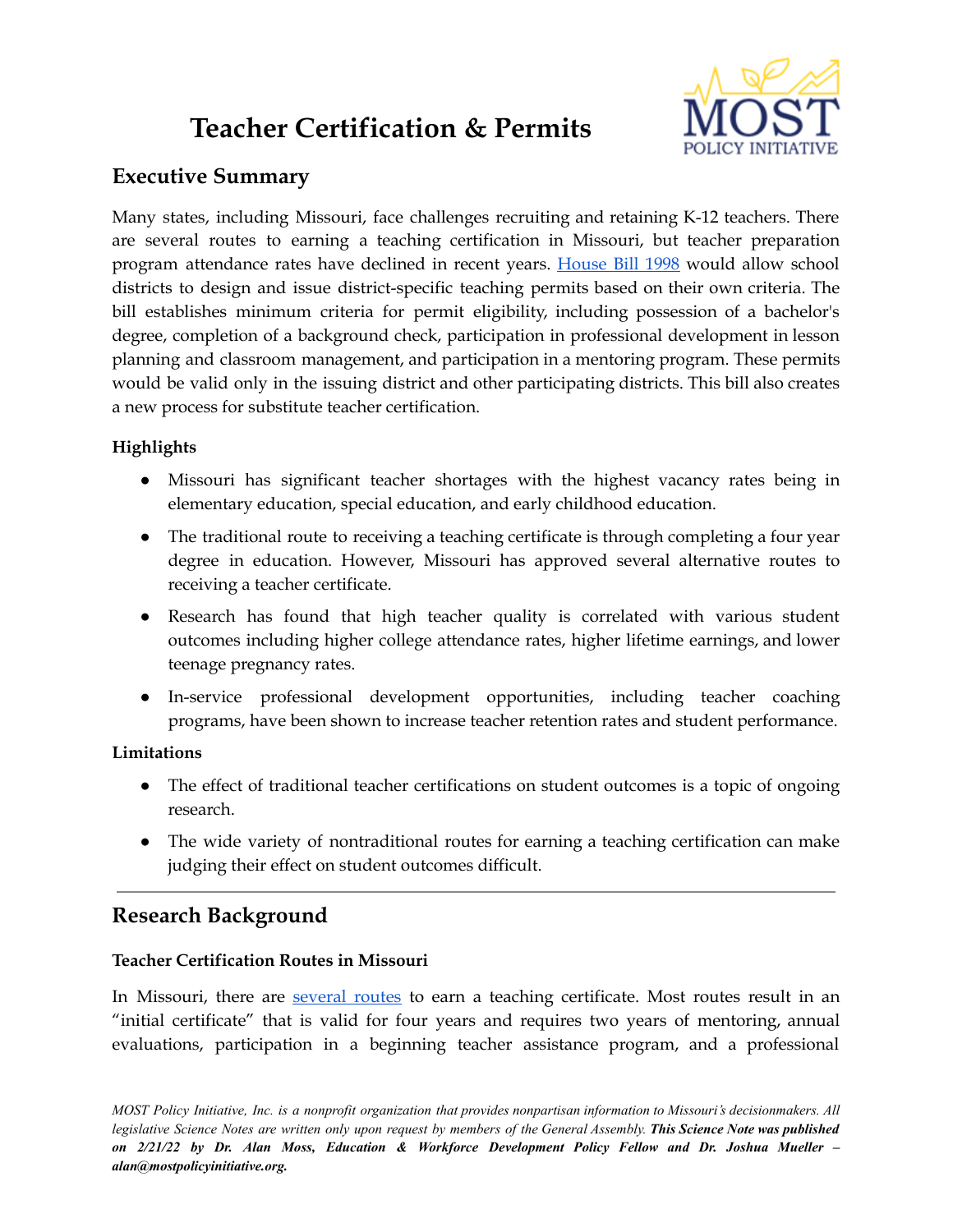development plan that includes 30 hours of professional development. After four years, teachers can apply for a career certification based on teaching and other requirements.

The routes to becoming a teacher at public schools in Missouri are as follows:

- **Traditional**: Individuals earn a bachelor's degree in Education, which includes student teaching and a designated assessment test.
- **Alternative**: Individuals earn a bachelor's degree in a school-relevant subject area (biology, English, math, etc.) then complete a two-year program (~30 semester hours) in teaching followed by a designated assessment test. Some programs may allow teaching under a provisional license during this two-year period.
- **Temporary Authorization**: Individuals earn a bachelor's degree in a subject area then a minimum of 24 credit hours of self-directed study that fulfill several [requirements.](https://dese.mo.gov/educator-quality/certification/temporary-authorization-certificate-requirements) Additionally, the individual must pass two exit exams, be mentored by a school district, and teach for two years.
- **Out-of-State Certified**: Individuals with a teaching certificate from another state receive a comparable certificate in teaching upon verification. Based on experience, the state may issue an initial or career certificate.
- **American Board of Certification for Teacher Excellence (ABCTE)**: Individuals with a bachelor's degree, a certificate from the [American](https://www.americanboard.org/missouri/) Board, and 60 hours of teaching experience (being a paraprofessional, substitute teaching, etc.) can earn a certificate. This route is only available in certain middle and high school subject areas.
- **Doctoral**: Individuals with a PhD may teach in a related area at the high school level via an initial teaching certificate. To do so, they must pass the 063 [Professional](https://www.mo.nesinc.com/TestView.aspx?f=HTML_FRAG/MO063_TestPage.html) Knowledge: [Secondary](https://www.mo.nesinc.com/TestView.aspx?f=HTML_FRAG/MO063_TestPage.html) exam. Ths route provides an initial certification, which may be renewed, but no career certificate can be issued.
- **Visiting Scholar Program**: Established via HB [1665](https://house.mo.gov/billtracking/bills181/hlrbillspdf/4900H.01T.pdf) in 2018, this route allows individuals to teach at the high school level for up to three years as part of a business-education partnership if they have a degree or credential related to the subject area. <sup>1</sup> For more information about this program, read our Science Note on Career and [Technical](https://mostpolicyinitiative.org/science-note/career-and-technical-education-in-missouri/) [Education](https://mostpolicyinitiative.org/science-note/career-and-technical-education-in-missouri/) in Missouri.

#### **Missouri's Teacher Supply and Related Legislation**

Missouri has significant teacher shortages, with the highest vacancy rates occurring in elementary education, special education, and early childhood education. <sup>2</sup> These vacant positions are often being filled by teachers who have a teaching certificate but are teaching in a subject area outside of the scope of their teaching certificate. Furthermore, enrollment and completion rates of Educator Preparation Programs in Missouri have been steadily decreasing for the last decade, with an approximate 29% decrease from 2010 to 2019 (**Figure 1**). 3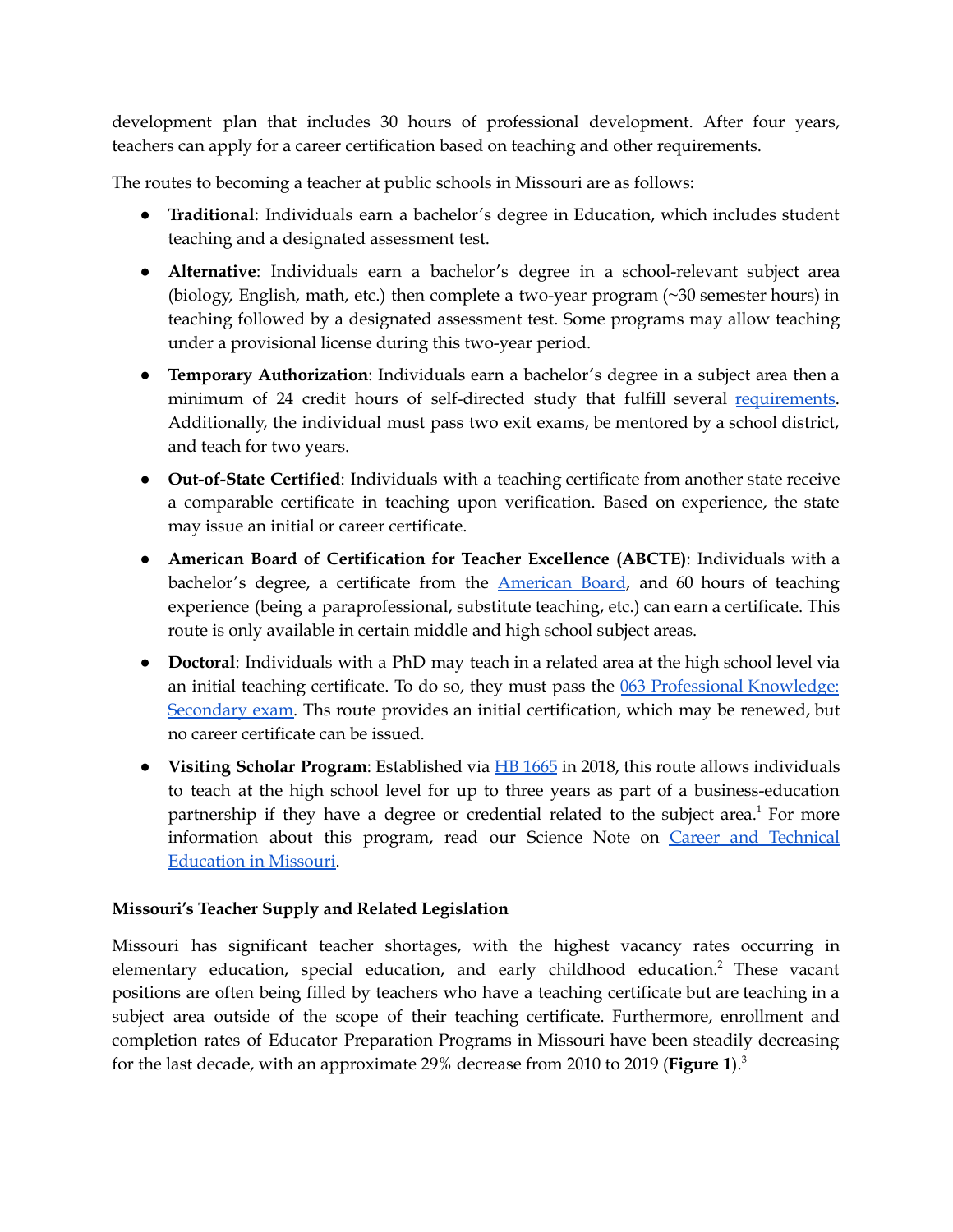In Missouri, the current 5-year teacher retention rate is  $46.5\%$ <sup>3</sup> In a 2021 survey, the primary reason teachers gave for considering leaving the profession was low teacher pay.<sup>4</sup> This was also the primary obstacle for retaining teachers according to school administrators. Missouri teacher compensation tends to be lower than the national average. <sup>5</sup> For more information see our Science Note on Teacher [Recruitment](https://mostpolicyinitiative.org/science-note/teacher-recruitment-retention/) & Retention.



**Figure 1. Enrollment & Completion of Education Preparation Programs in Missouri**. The number of individuals completing education preparation programs in Missouri has fallen steadily since 2010. Data from the Missouri Department of Elementary and Secondary Education.<sup>3</sup>

[House](https://www.house.mo.gov/Bill.aspx?bill=HB1998&year=2022&code=R) Bill 1998, introduced in the 2022 regular legislative session, would allow school districts to issue district-specific teacher permits based on a set of minimum criteria including possession of a bachelor's degree, completion of a background check, participation in professional development in lesson planning and classroom management, and participation in a mentoring program. Districts would only be allowed to fill up to 15% of total positions through this method. The proposed legislation would also expand eligibility criteria for substitute teaching certificates and allow substitute teacher background checks to be valid in up to five different school districts.

#### **Teacher Quality and Student Outcomes**

Teacher quality can have significant long-term effects on student outcomes. One study analyzed teacher quality based on value-added (VA) to student test scores, and used data from ~2.5 million children in grades 3-8 in a large urban school district over three decades. 6 It found that high teacher quality was correlated with several student outcomes including higher college attendance rates, higher lifetime earnings, and lower teenage pregnancy rates. The authors of this study estimated that if the lowest-performing teachers (bottom 5% of VA) were replaced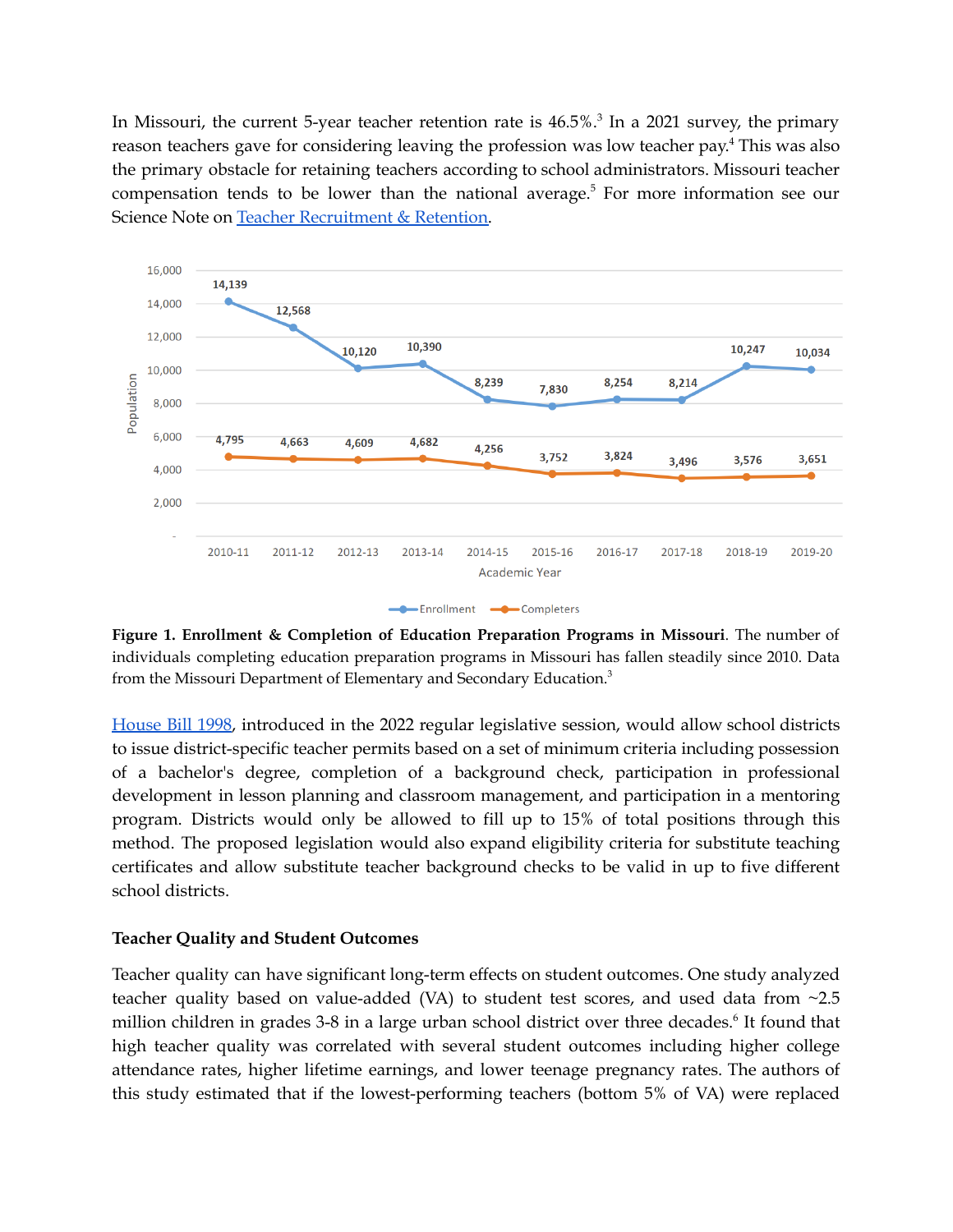with average performing teachers, the total lifetime earnings of a classroom (28.2 students on average) would increase by \$250,000. 6

#### Nontraditional Certification and Student Outcomes

The traditional route to earning a teaching certification is a four-year degree in education. The term "nontraditional route" encompasses a wide variety of alternative methods (listed above), which can make assessing relationships between nontraditional preparation routes and student outcomes difficult. One Texas study found no significant difference in the number of student discipline referrals between traditionally and non-traditionally certified teachers, which was interpreted to indicate similar levels of classroom control. <sup>7</sup> Another study in California found an association between the percentage of teachers hired through emergency permits and school performance; lower-performing schools were found to have higher proportions of teachers with emergency permits.<sup>8</sup> The effect of traditional teacher certifications on student outcomes is an topic of ongoing research.<sup>9</sup> However, some factors such as teacher experience are widely accepted as having positive effects on student outcomes. $^{10}$ 

#### **Factors that Influence Teacher Retention and Quality**

#### Factors that Influence Teacher Retention

Analyses of the Schools and Staffing Survey and Beginning Teacher Longitudinal Survey conducted by the National Center for Education Statistics find that teacher induction programs significantly improve retention rates. Specifically, access to collaboration time with other teachers and having a teacher aide reduced teacher attrition and school migration rates by ~40%, respectively. In addition, receiving a combination of supports (such as mentorship, attending a beginner's seminar, and receiving supportive communication from school leadership), further increased retention rates compared to teachers who received a single support or no additional support.<sup>11</sup>

#### Factors that Influence Teacher Quality

A large review of K-12 teacher coaching programs (i.e., individualized, sustained professional development procedures where experienced teachers observe new teachers' instruction and provide constructive feedback) found that this form of training improves both teaching quality and student achievement. Specifically, teachers with access to coaching demonstrated: 1) improved scores on evaluations of effective practices such as the use of open-ended questions, student-teacher relationships and interactions, and classroom climate and 2) improved student outcomes on low- and high-stakes standardized tests in reading, math, and science. Both virtual and in-person coaching programs provided similar benefits to teachers and students. This study also noted that 90% of coaching programs were combined with at least one additional professional development element (such as a group training or summer workshop, sample curriculum/lesson plan, or instructional videos), so coaching alone may not be sufficient to achieve the aforementioned results. 12